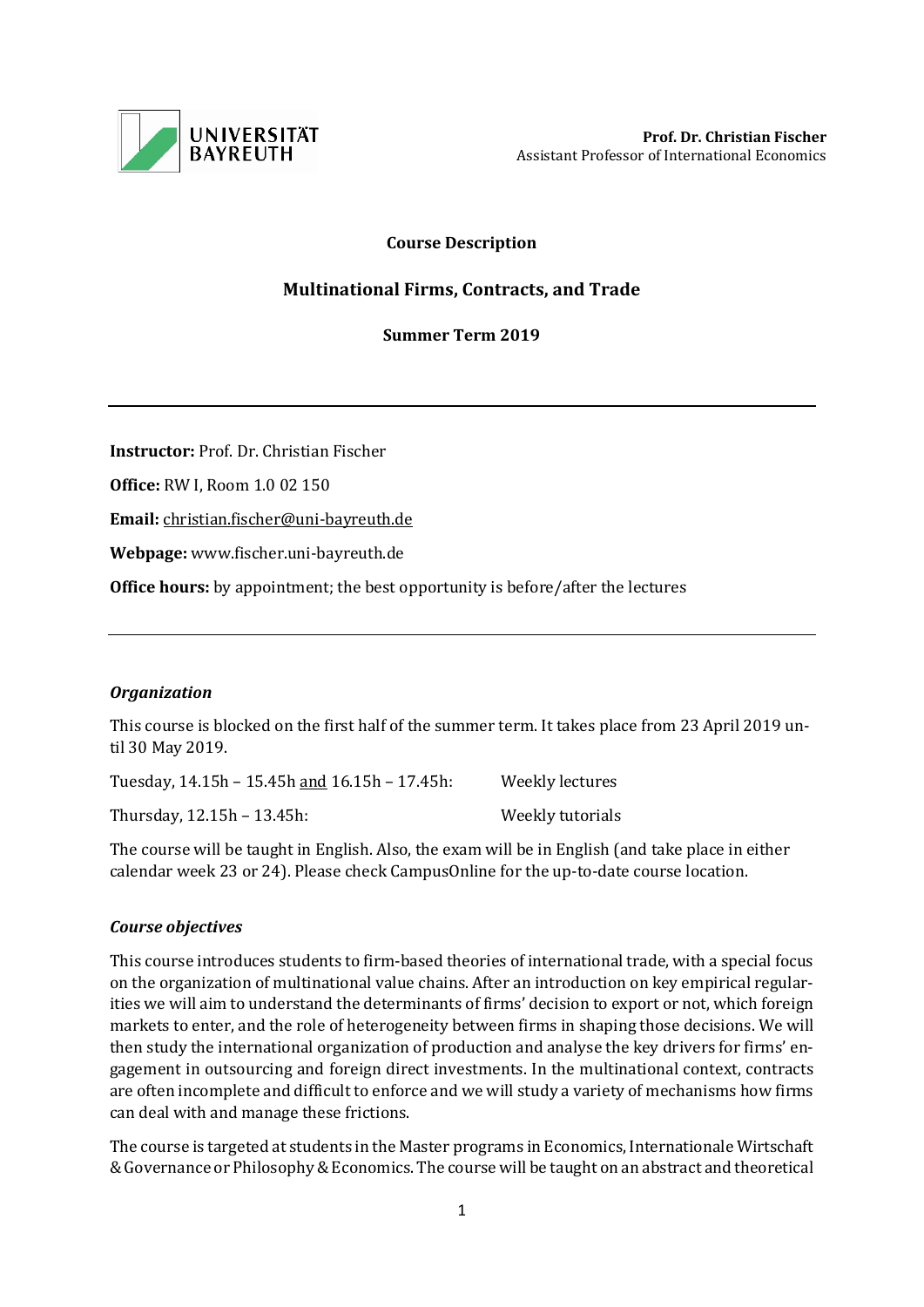level and participants should have profound knowledge of microeconomics and good mathematical skills.

# *Literature*

There does not exist a textbook covering all of the materials of this course. We will work with original articles and go through the analysis step by step (a tentative list of the studied papers can be found further below). However, the following references will give you an overview of many of our topics.

*Antràs, P. (2016). Global Production: Firms, Contracts, and Trade Structure. Princeton University Press.* 

*Antràs, P., & Yeaple, S. R. (2014). Multinational Firms and the Structure of International Trade. Handbook of International Economics, 4(2), 55-130.*

# *Course outline*

- 1. Introduction: Firms in International Trade
- *2.* Basics I: Trade with Monopolistic Competition
- *3.* Basics II: Firms Heterogeneity and International Trade
- 4. Horizontal FDI: The Proximity Concentration Trade-Off
- 5. Contracts and Vertical FDI
- 6. Relational Contracts and the Multinational Firm

#### *Course materials*

Lecture notes and problem sets can be downloaded from the [e-Learning Server](https://elearning.uni-bayreuth.de/) and will be made available before each lecture/tutorial.

#### *Credit points*

The course gives 6 ECTS and can be used for the module "Theorie und Empirie der internationalen Arbeitsmärkte (International Labor Markets)".

# *Examination*

Grading of the course is based on active participation and a written exam (1h). The exam date will be announced during the first week of the course.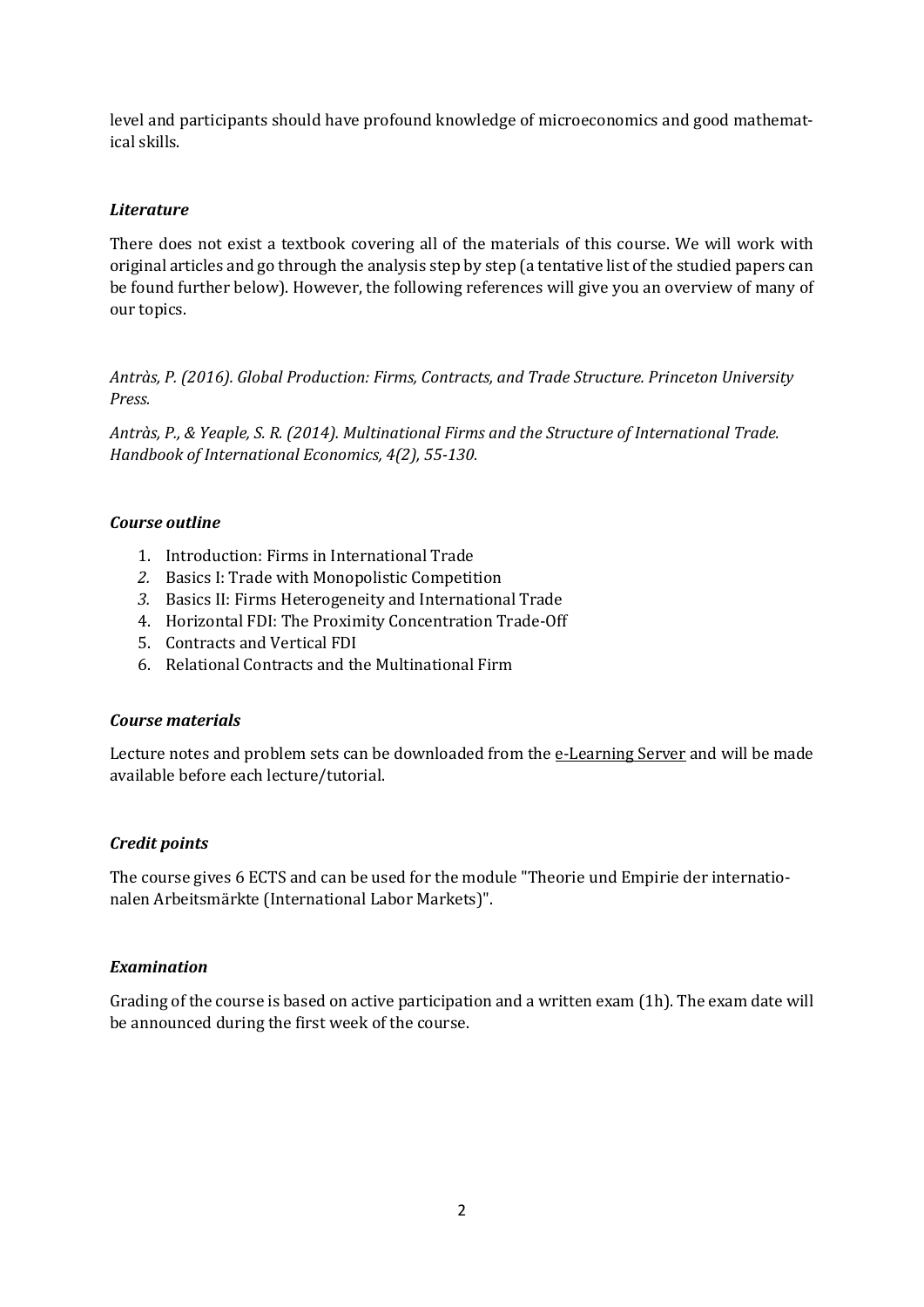### *References*

#### **Introduction: Firms in International Trade**

*Bernard, A. B., Jensen, J. B., Redding, S. J., & Schott, P. K. (2007). Firms in international trade. The Journal of Economic Perspectives, 21(3), 105-130.*

*Bernard, A. B., Jensen, J. B., Redding, S. J., & Schott, P. K. (2012). The empirics of firm heterogeneity and international trade. Annu. Rev. Econ., 4(1), 283-313.*

*Antràs, P., & Yeaple, S. R. (2014). Multinational Firms and the Structure of International Trade. Handbook of International Economics, 4(2), 55-130.*

#### **Basics I: Trade with Monopolistic Competition**

*Dixit, A. K., & Stiglitz, J. E. (1977). Monopolistic competition and optimum product diversity. The American Economic Review, 67(3), 297-308.*

*Krugman, P. (1979). Increasing returns, monopolistic competition, and international trade. Journal of international Economics, 9(4), 469-479.*

*Krugman, P. (1980). Scale economies, product differentiation, and the pattern of trade. The American Economic Review, 70(5), 950-959.*

*Feenstra, R. C. (2015). Advanced international trade: theory and evidence. Princeton University Press: Chapter 5.*

#### **Basics II: Firms Heterogeneity and International Trade**

*Melitz, M. J. (2003). The impact of trade on intra-industry reallocations and aggregate industry productivity. Econometrica, 71(6), 1695-1725.*

#### **Horizontal FDI: The Proximity Concentration Trade-Off**

*Helpman, E., Melitz, M. J., & Yeaple, S. R. (2004). Export versus FDI with Heterogeneous Firms. The American Economic Review, 94(1), 300-316.*

*Brainard, S. L. (1997). An Empirical Assessment of the Proximity-Concentration Trade-off Between Multinational Sales and Trade. The American Economic Review, 520-544.*

*Brainard, S.L. (1993). A Simple Theory of Multinational Corporations with a Trade-off between Proximity and Concentration. NBER Working Paper.*

#### **Contracts and Vertical FDI**

*Helpman, E. (1984). A Simple Theory of International Trade with Multinational Corporations. The Journal of Political Economy, 451-471.*